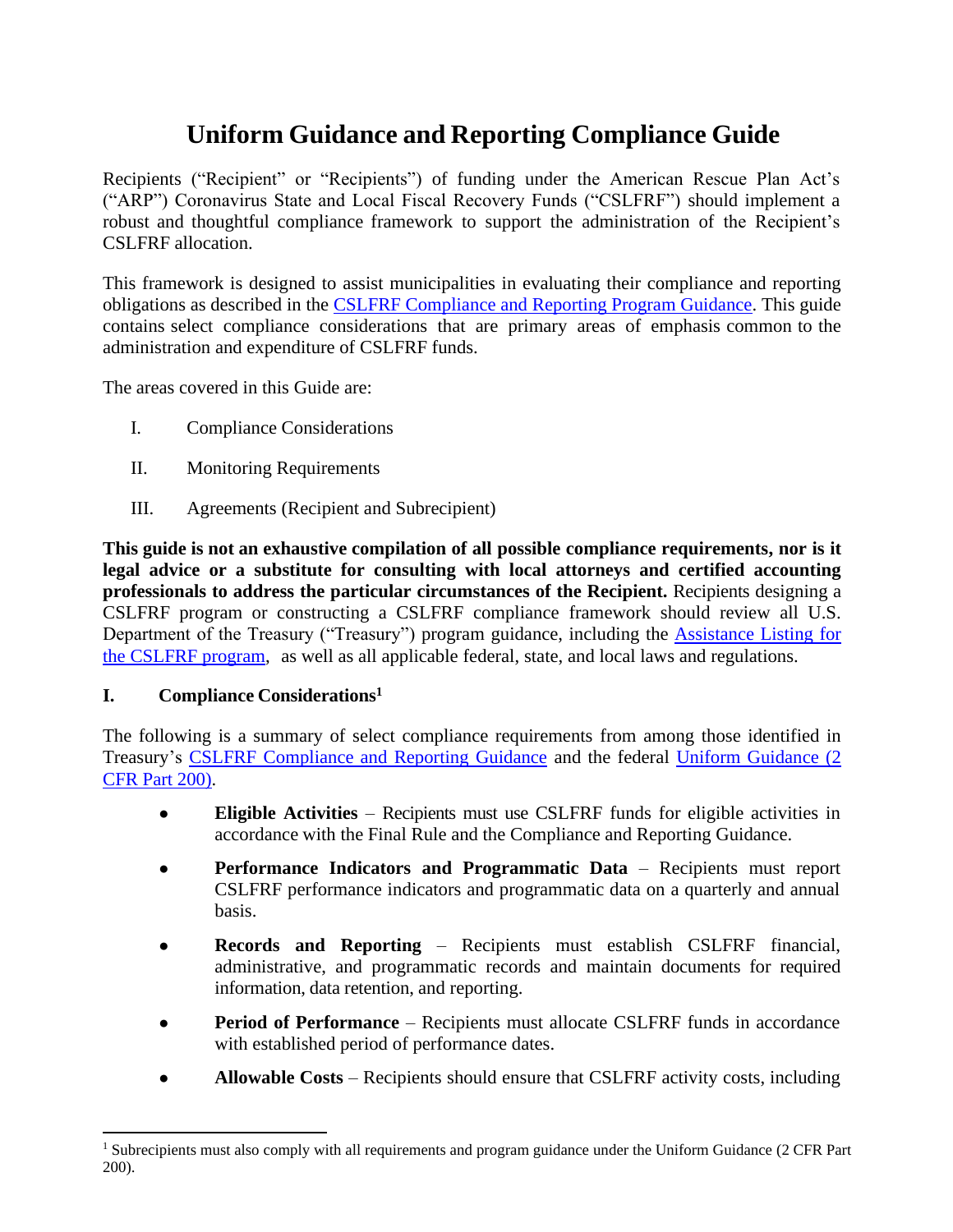administrative costs, are reasonable, allocable, properly calculated, and documented.

- **Internal Controls**  Recipients should manage and maintain CSLFRF funds and activities through effective internal controls.
- **Audits**  CSLFRF funds are subject to audit requirements, which may require a program-specific audit or audit under the Single Audit Act, depending on federal award expenditures.
- **Monitoring** Recipients should monitor, inspect, and audit CSLFRF funds and activities to ensure that funds are used for authorized activities, costs, and purposes.
- **Procurement** Recipients must procure CSLFRF-funded goods, services, and contracts in accordance with procurement procedures that reflect federal, state, and local laws and regulations.
- **Suspension and Debarment**  CSLFRF funds are subject to suspension and debarment regulations. Recipients should verify that their subrecipient(s) and/or contractor(s) are not excluded or disqualified from conducting business with the federal government.
- **Civil Rights**  Recipients and subrecipients must comply with all federal, state, and local nondiscrimination laws.

The following table provides more detailed information on these compliance requirements, with recommendations concerning good practices for general circumstances.

| <b>Requirement</b>                                                                  | Recommendation                                                                                                                                                                                                                                                                                                        |
|-------------------------------------------------------------------------------------|-----------------------------------------------------------------------------------------------------------------------------------------------------------------------------------------------------------------------------------------------------------------------------------------------------------------------|
| Eligible Uses / Eligible<br>Costs                                                   | Recipients should ensure that CSLFRF funds are only used for eligible<br>activities in accordance with the Final Rule, supplemental FAQ<br>guidance, and the Compliance and Reporting Guidance. CSLFRF<br>funds should not be used for any activity that is not eligible for funding<br>under the CSLFRF regulations. |
|                                                                                     | Recipients should ensure that they identify and describe the eligible<br>activity and appropriate expenditure category under the Compliance<br>and Reporting Guidance for each use of CSLFRF funds.                                                                                                                   |
| <b>Performance Measures</b><br>/ Performance<br>Indicators and<br>Programmatic Data | Recipients are responsible for oversight of financial and program<br>operations, including reporting on specific financial or performance<br>measures required by Treasury and the Recipient's state and/or local<br>government, as applicable.                                                                       |
|                                                                                     | Recipients should report performance indicators and programmatic<br>data on a quarterly and annual basis to Treasury and the Recipient's<br>state and/or local government, as applicable.                                                                                                                             |
|                                                                                     | The Compliance and Reporting Guidance identifies performance<br>indicators and programmatic data by expenditure category, which are<br>linked to eligible activities and uses. These activities and uses should                                                                                                       |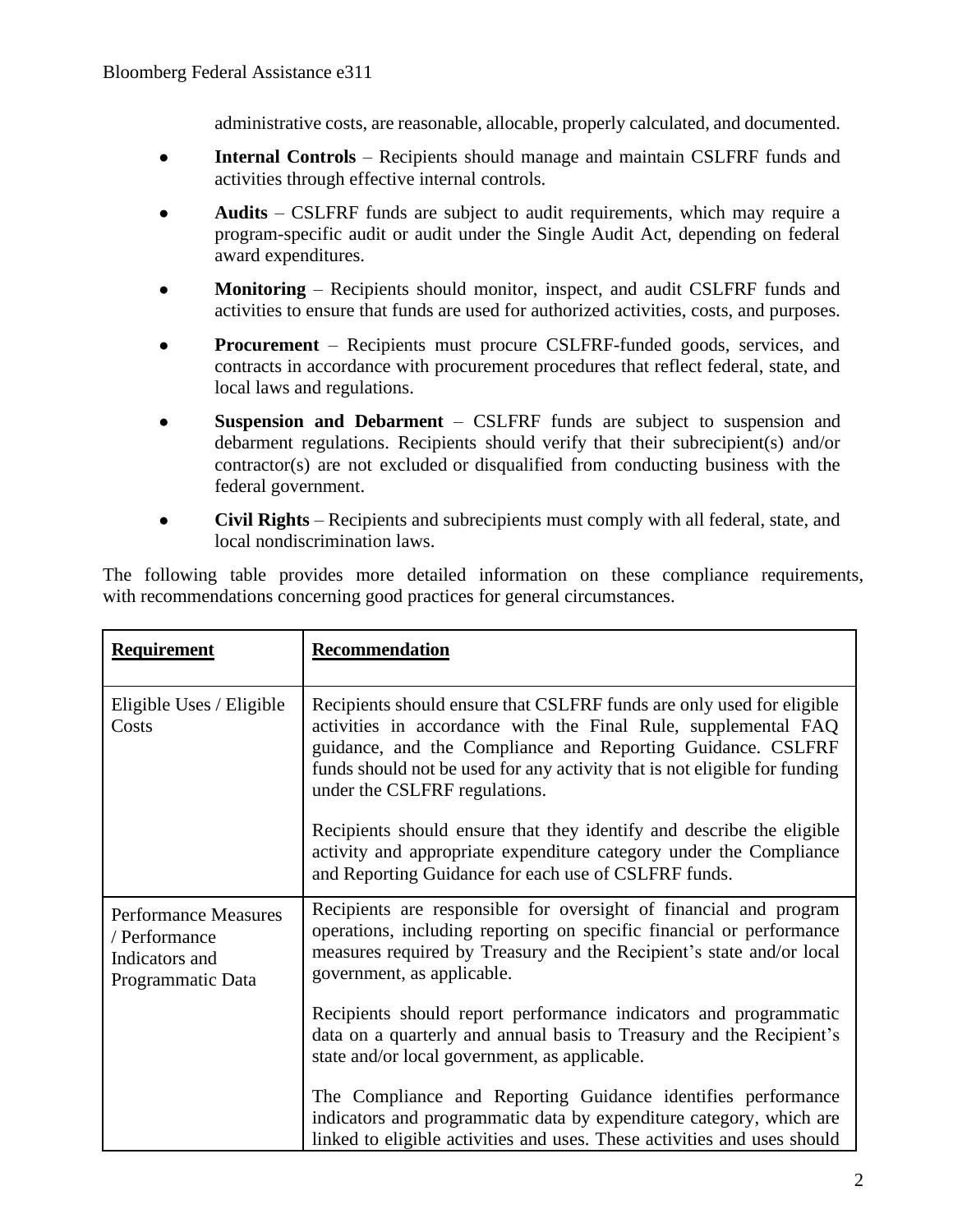|                                                   | be clearly specified in any agreement between Recipients and<br>subrecipients to allow for the collection of the correct performance<br>indicators and programmatic data that is required for the eligible<br>activities administered by the Recipient.                                                                                                                              |
|---------------------------------------------------|--------------------------------------------------------------------------------------------------------------------------------------------------------------------------------------------------------------------------------------------------------------------------------------------------------------------------------------------------------------------------------------|
| <b>Records and Reporting</b>                      | Recipients are subject to Uniform Guidance 2 CFR Part 200 and should<br>retain all <i>financial records, supporting documents, statistical records,</i><br>and all other pertinent information for five (5) years after all funds<br>have been expended or returned, per the Compliance and Reporting<br>Guidance, or as long as required by state law, <i>whichever is longer</i> . |
|                                                   | Recipients should identify and adhere to each expenditure category's<br>reporting requirements (see Compliance and Reporting Guidance p. 20-<br>21 and p. 23-28) for each project.                                                                                                                                                                                                   |
|                                                   | Subrecipients should provide Recipients with the information<br>necessary for the Recipients to provide applicable reporting to Treasury<br>and/or the Recipient's state and/or local government.                                                                                                                                                                                    |
| Period of<br>Performance and<br><b>Time Frame</b> | Recipients should adhere to the established period of performance. All<br>costs should be incurred from March 3, 2021, to December 31, 2024,<br>with disbursements no later than December 31, 2026. Any unspent<br>funds must be returned to Treasury.                                                                                                                               |
| Allowable Costs and<br><b>Cost Principles</b>     | Recipients and subrecipients should adhere to 2 CFR Part 200 Subpart<br>E, Cost Principles, governing the use of CSLFRF funds, including but<br>not limited to the following:                                                                                                                                                                                                        |
|                                                   | Funds may not be used as non-federal match where prohibited;                                                                                                                                                                                                                                                                                                                         |
|                                                   | Administrative costs should be reasonable and allocable; and                                                                                                                                                                                                                                                                                                                         |
|                                                   | Maximum indirect costs should be properly calculated.                                                                                                                                                                                                                                                                                                                                |
|                                                   | Recipients can charge both direct and indirect costs as administrative<br>costs.                                                                                                                                                                                                                                                                                                     |
| Internal Controls and<br><b>Risk Assessment</b>   | Recipients should develop and implement internal controls to ensure<br>that they are funding only allowable activities and following cost<br>principles.                                                                                                                                                                                                                             |
|                                                   | Internal controls should comply with the Government Accountability<br>Office's program guidance, Standards for Internal Control in the<br><b>Federal Government.</b>                                                                                                                                                                                                                 |
|                                                   | Recipients should include any risk assessment and internal control<br>documents in their program file, including but not limited to:                                                                                                                                                                                                                                                 |
|                                                   | Justification for key decisions;                                                                                                                                                                                                                                                                                                                                                     |
|                                                   | Determination of costs and applicable compliance requirements;                                                                                                                                                                                                                                                                                                                       |
|                                                   | Written policies and procedures;                                                                                                                                                                                                                                                                                                                                                     |
|                                                   | Written standard of conduct;                                                                                                                                                                                                                                                                                                                                                         |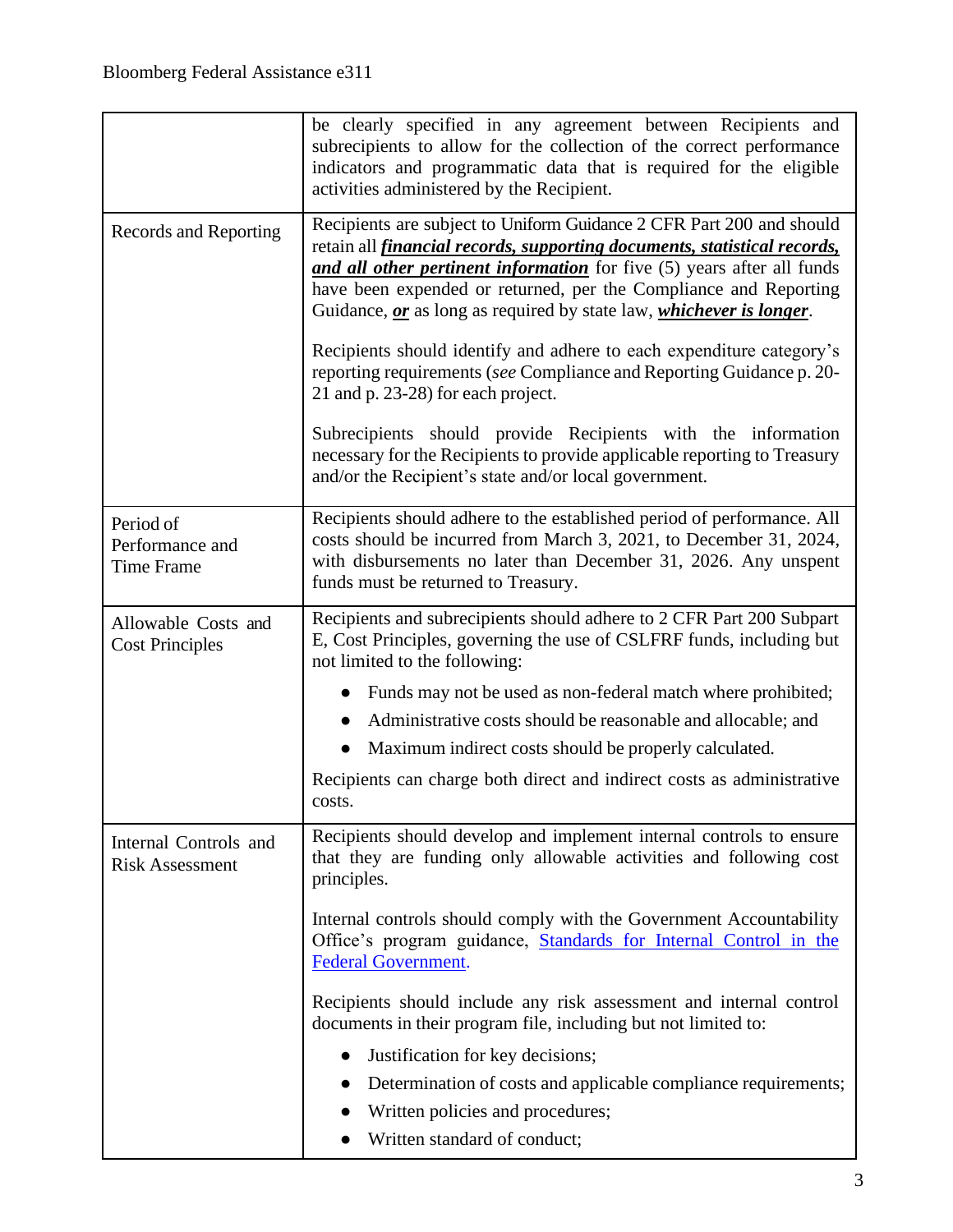|                                          | Risk assessment; and                                                                                                                                                                                                                                                                                                                                                                                                                                      |
|------------------------------------------|-----------------------------------------------------------------------------------------------------------------------------------------------------------------------------------------------------------------------------------------------------------------------------------------------------------------------------------------------------------------------------------------------------------------------------------------------------------|
|                                          | Compliance monitoring report.                                                                                                                                                                                                                                                                                                                                                                                                                             |
| <b>Audits</b>                            | CSLFRF funds are subject to 2 CFR Part 200 Subpart F's audit<br>requirements.                                                                                                                                                                                                                                                                                                                                                                             |
|                                          | Recipients that expend more than \$750,000 in federal awards during<br>their fiscal year may be subject to an audit under the Single Audit Act<br>and its implementing regulation, 2 CFR Part 200, Subpart F. For further<br>information, examples, and Single Audit submissions, Recipients may<br>refer to the Office of Management and Budget Compliance Supplement<br>for guidance on audits of federal funds and the Federal Audit<br>Clearinghouse. |
| Reporting and<br>Monitoring              | Recipients should set a schedule that allows the Recipient (or any entity<br>engaged in monitoring on the Recipient's behalf) to: (1) monitor the<br>subrecipient in a timely fashion; and (2) submit any required reporting<br>to Treasury and the Recipient's state and/or local government, as<br>applicable.                                                                                                                                          |
|                                          | Recipients that provide a subaward to a subrecipient to carry out part<br>of a federal program should manage and monitor their subrecipients to<br>ensure that subrecipients comply with CSLFRF requirements.                                                                                                                                                                                                                                             |
|                                          | Any program that uses funds on evidence-based interventions should<br>follow the Compliance and Reporting Guidance requirements<br>regarding the collection, maintenance, and recording of all relevant<br>data.                                                                                                                                                                                                                                          |
| Procurement<br>Compliance                | Recipients should determine whether their procurement standards<br>meet the requirement for full and open competition under 2 CFR §<br>200.319, as well as the standards of $2$ CFR $\S$ 200.318 through $\S$<br>200.327.                                                                                                                                                                                                                                 |
|                                          | If the Recipient's procurement standards do not meet these<br>requirements, then the Recipient should adopt or comply with its state's<br>procurement procedures.                                                                                                                                                                                                                                                                                         |
|                                          | In addition, Recipients should:                                                                                                                                                                                                                                                                                                                                                                                                                           |
|                                          | Maintain a copy of the Recipient's procurement policies; and                                                                                                                                                                                                                                                                                                                                                                                              |
|                                          | Maintain a copy of all subrecipients' procurement policies.                                                                                                                                                                                                                                                                                                                                                                                               |
| Suspended and<br><b>Debarred Parties</b> | Awards and contracts should <b>not</b> be made to parties that are suspended,<br>debarred, or otherwise excluded from conducting business with the<br>federal government. Parties that are ineligible to conduct business with<br>the federal government are listed on the <b>System</b> for Award<br>Management (SAM).                                                                                                                                   |
|                                          | Recipients should implement a process that contains adequate controls<br>to ensure that subrecipients and contractors are not ineligible to conduct                                                                                                                                                                                                                                                                                                       |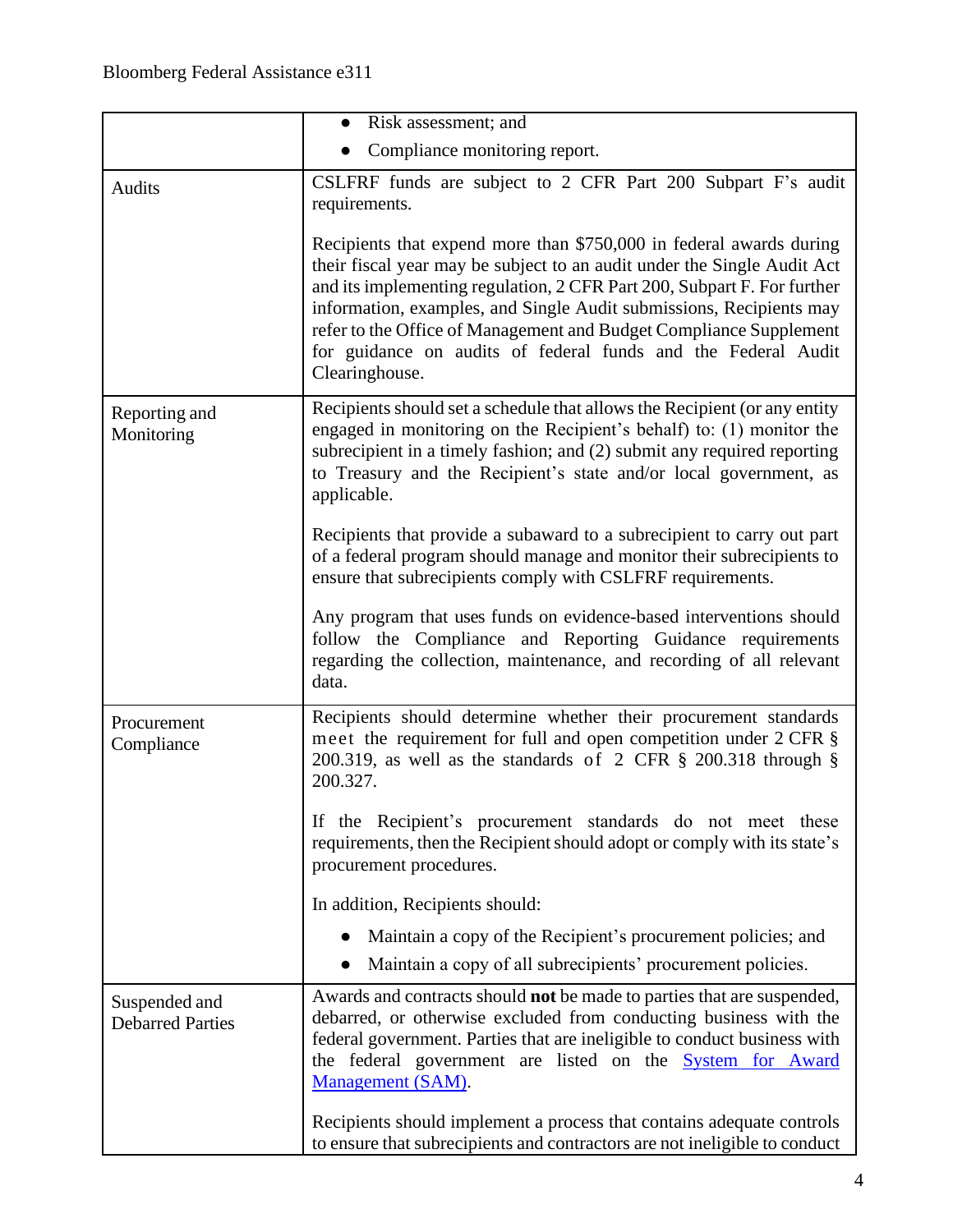|              | business with the federal government. For example, subrecipients<br>and/or contractors should certify that they are not suspended, debarred,<br>or otherwise excluded from entering into a transaction under 2 CFR<br>Part 2424.<br>Subrecipients should also have similar controls in place when<br>administering their programs.                                                                                                                                                                                                                                                                                                                                                                                                                                                                                                                                                                                                                   |
|--------------|------------------------------------------------------------------------------------------------------------------------------------------------------------------------------------------------------------------------------------------------------------------------------------------------------------------------------------------------------------------------------------------------------------------------------------------------------------------------------------------------------------------------------------------------------------------------------------------------------------------------------------------------------------------------------------------------------------------------------------------------------------------------------------------------------------------------------------------------------------------------------------------------------------------------------------------------------|
| Civil Rights | All Recipients and subrecipients should comply with federal, state, and<br>local nondiscrimination laws. Any entity receiving federal financial<br>assistance from Treasury cannot deny benefits or services, or otherwise<br>discriminate on the basis of race, color, national origin (including<br>limited English proficiency), disability, age, or sex (including sexual<br>orientation and gender identity), in accordance with the following non-<br>exhaustive list of authorities:                                                                                                                                                                                                                                                                                                                                                                                                                                                          |
|              | Title VI of the Civil Rights Act of 1964 (Title VI) Public Law<br>$\bullet$<br>88-352, 42;<br>U.S.C § 2000d-1 <i>et seq.</i> , and implementing regulations, 31 CFR<br>Part 22;<br>Section 504 of the Rehabilitation Act of 1973 (Section 504),<br>Public Law 93-112, as amended by Public Law 93-156, 29<br>U.S.C. § 794;<br>Title IX of the Education Amendments of 1972 (Title IX), 20<br>U.S.C. § 1681 <i>et seq.</i> , and implementing regulations, 31 CFR<br>Part 28; and<br>• Age Discrimination Act of 1975, Public Law 94-135, 42 U.S.C.<br>6101 et seq., and implementing regulations at 31 CFR Part 23.<br>The CSLFRF Compliance and Reporting Guidance indicates that<br>Treasury will collect and review information from Recipients to<br>determine their compliance with these laws and regulations. Treasury<br>may request that Recipients submit data and a narrative describing their<br>compliance with nondiscrimination laws. |

### **II. Monitoring Requirements**

The type of monitoring that a Recipient should implement may vary depending on whether the individual or entity to which the Recipient provides CSLFRF funds is a contractor, subrecipient, or beneficiary.

- **Contractors**: Contractors are individuals or entities that receive funding to provide goods and services consistent with normal business operations that are also ancillary to the operation of an eligible activity. Contractors are not generally subject to many administrative compliance requirements of the federal program.
- **Subrecipient**: Subrecipients are individuals or entities that receive a subaward from a Recipient to carry out the purposes of the CSLFRF award on behalf of the Recipient. Subrecipients of CSLFRF funds are also subject to the ARP, Final Rule, supplemental FAQ guidance, and the Compliance and Reporting Guidance.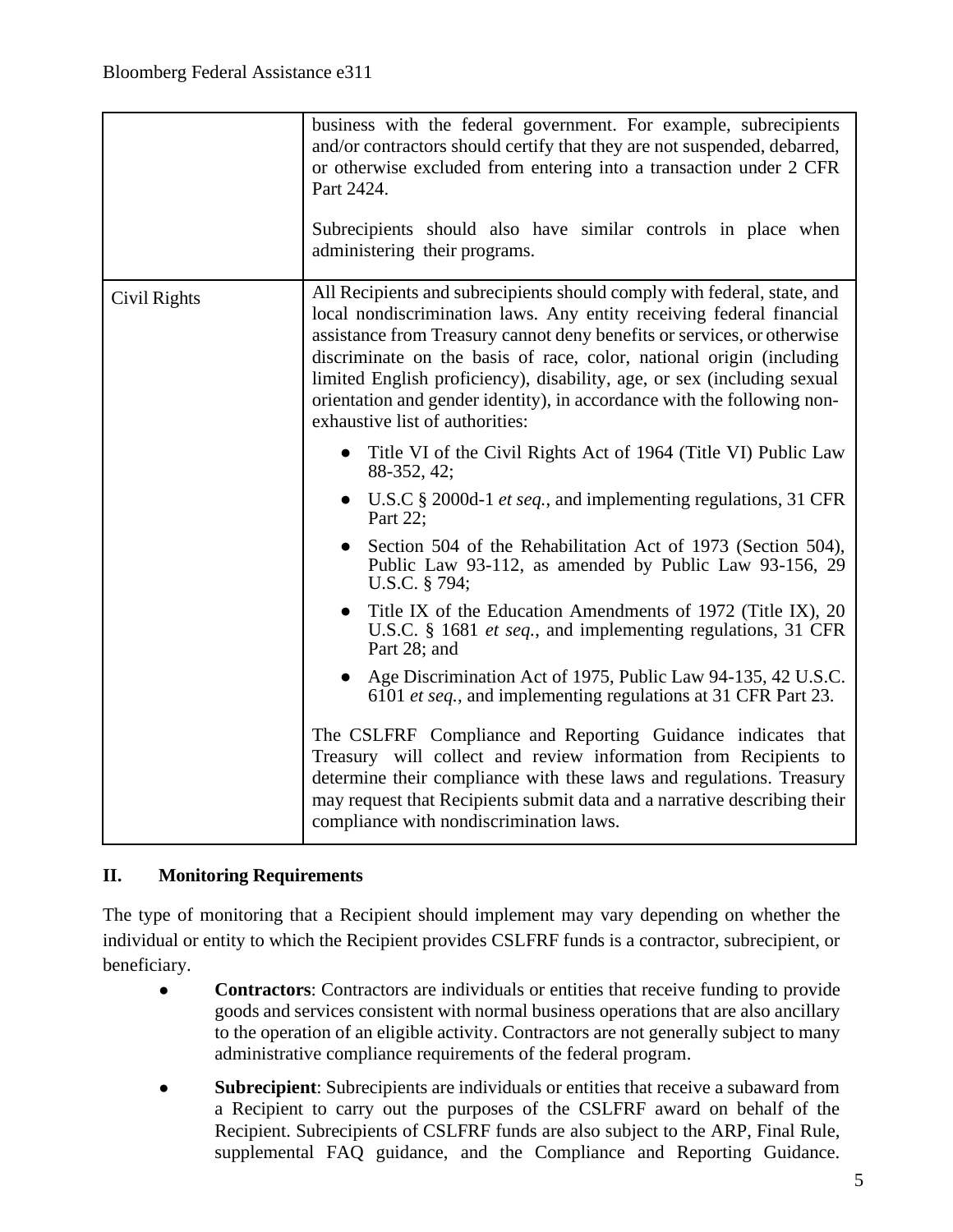Subrecipients are partners in program administration and subject to monitoring by the Recipient.

● **Beneficiary**: Beneficiaries are individuals or entities that receive CSLFRF funds as end-users to respond to the negative economic impacts of the COVID-19 public health emergency. Beneficiaries are not subject to monitoring, reporting requirements, or audit(s) under the Single Audit Act.

#### **III. Agreements**

#### *A. Recipient Agreements with Contractors*

Below is a non-exhaustive list of requirements under 2 CFR Part 200 Appendix II that Recipients should consider when drafting an agreement with a contractor.

| <b>Requirement</b>                                   | Recommendation                                                                                                                                                                                                                                                          |
|------------------------------------------------------|-------------------------------------------------------------------------------------------------------------------------------------------------------------------------------------------------------------------------------------------------------------------------|
| Administrative,<br>Contractual, or Legal<br>Remedies | Contracts should address administrative, contractual, or legal remedies<br>in the event that contractors violate or breach contract terms. Contracts<br>should also provide for sanctions and penalties as appropriate.                                                 |
| <b>Termination for Cause</b>                         | Contracts in excess of \$10,000 should have a termination for cause and<br>convenience clause that describes how termination will occur and the<br>basis for any settlements.                                                                                           |
| Equal<br>Employment<br>Opportunity                   | Contracts that use federal funds to pay for construction work must<br>include the equal opportunity clause provided under 41 CFR Part 60,<br>unless otherwise stated in 41 CFR Part 60.                                                                                 |
| Davis-Bacon Act<br>Compliance                        | Contracts for construction work in excess of \$2,000 should require<br>contractors to pay wages to laborers and mechanics at a rate not less<br>than the prevailing wage specified in a wage determination made by the<br>Secretary of Labor under the Davis-Bacon Act. |
| Copeland Anti-<br>Kickback Act                       | Contracts for construction work in excess of \$2,000 should prohibit<br>contractors from inducing their workers to give up owed wages under<br>the Copeland Anti-Kickback Act.                                                                                          |
| Work Hours and<br><b>Safety Standards</b>            | Contracts for mechanics or laborers in excess of \$100,000 should<br>include labor standards that are consistent with the Contract Work Hours<br>and Safety Standards Act, 40 U.S.C. 3701-3708, and require that:                                                       |
|                                                      | Contractors compute payments to employees based on a 40-hour<br>$\bullet$<br>work week; and                                                                                                                                                                             |
|                                                      | No laborer or mechanic be required to work in surroundings or<br>under working conditions that are unsanitary, hazardous, or<br>dangerous.                                                                                                                              |
|                                                      | These requirements do not apply to the purchases of supplies,<br>materials, or articles usually available on the open market,                                                                                                                                           |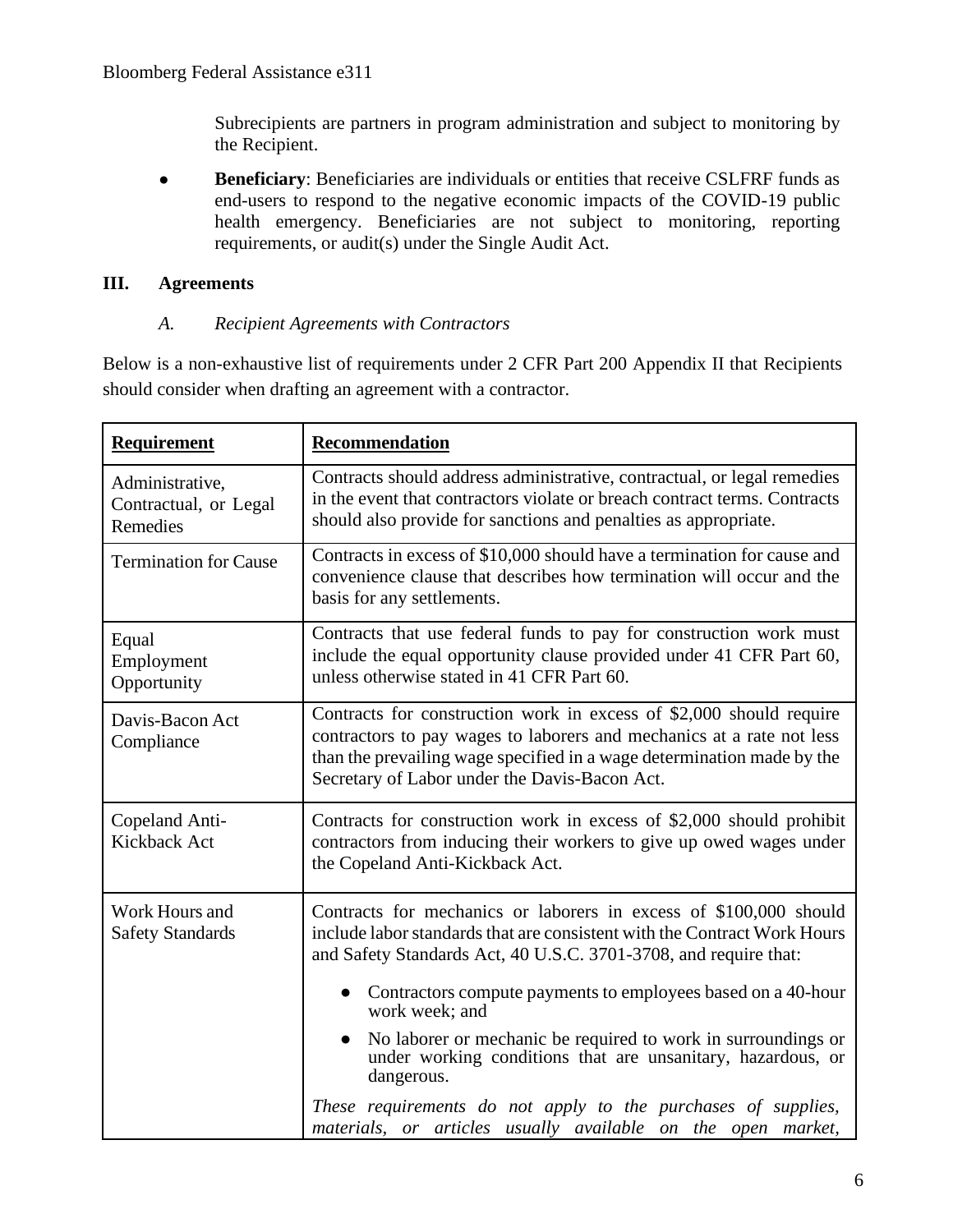|                                                                              | transportation contracts, or transmission of intelligence.                                                                                                                                                                                                                                                                                                                                                                                                                                                                                                                          |
|------------------------------------------------------------------------------|-------------------------------------------------------------------------------------------------------------------------------------------------------------------------------------------------------------------------------------------------------------------------------------------------------------------------------------------------------------------------------------------------------------------------------------------------------------------------------------------------------------------------------------------------------------------------------------|
| <b>Rights to Inventions</b>                                                  | All contracts should include provisions governing the ownership of<br>inventions created using federal funds.                                                                                                                                                                                                                                                                                                                                                                                                                                                                       |
| Clean Air Act and<br><b>Federal Water</b><br><b>Pollution Control</b><br>Act | Contracts in excess of \$150,000 should comply with all applicable<br>standards, orders, or regulations pursuant to the Clean Air Act and the<br>Federal Water Pollution Control Act. Violations should be reported to<br>the federal awarding agency and the appropriate EPA regional office.<br>Written proof of any such report should be included in the relevant<br>project file.                                                                                                                                                                                              |
| Byrd Anti-<br>Lobbying<br>Amendment                                          | Contractors who apply or bid for an award in excess of \$100,000 should<br>certify to the Recipient (or relevant tier above the contractor) that it has<br>not used, and will not use, federal funds to pay any person or<br>organization for influencing or attempting to influence any agency or<br>Congressional employee, agency or Congressional officer, or member<br>of Congress (or their employees) to award them the contract.<br>Contractors should also disclose any lobbying with non-federal funds<br>that has occurred in connection with obtaining a federal award. |

## *B. Recipient Agreements with Subrecipients*

Below is a non-exhaustive list of requirements under  $2 \text{ CFR} \text{ s} 200.332$  that Recipients should consider when drafting an agreement with a subrecipient.

| <b>Requirement</b>          | <b>Recommendation</b>                                                                              |
|-----------------------------|----------------------------------------------------------------------------------------------------|
| <b>Award Identification</b> | Subrecipient agreements should identify the federal award underlying<br>the agreement and include: |
|                             | Eligible program information;<br>$\bullet$                                                         |
|                             | Period of performance;                                                                             |
|                             | Allowable costs, including direct and indirect costs;<br>$\bullet$                                 |
|                             | Reporting requirements, including performance measures;                                            |
|                             | Audit requirements; and                                                                            |
|                             | Other requirements included in federal contracts.                                                  |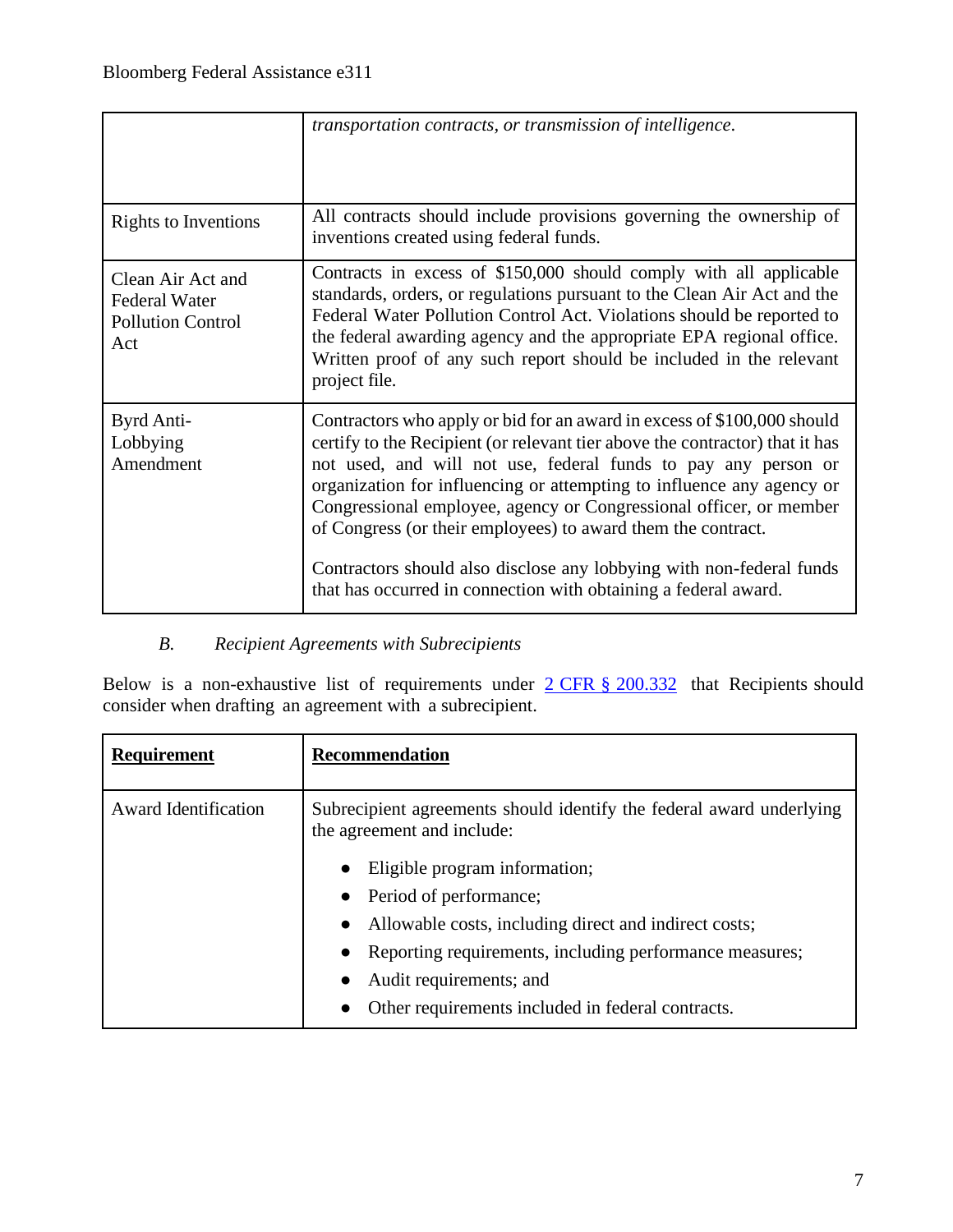| <b>Indirect Costs</b>          | Indirect costs are general overhead costs of an organization where a<br>portion of such costs are allocable to the CLFRF award, such as the<br>cost of facilities or administrative functions like a director's office.<br>Subrecipient agreements should indicate how indirect costs will be<br>allocated. Subrecipients may either: (i) negotiate the indirect cost rate<br>with the Recipient; or (ii) apply the <i>de minimis</i> indirect cost rate of 10%<br>of modified total direct costs. |
|--------------------------------|----------------------------------------------------------------------------------------------------------------------------------------------------------------------------------------------------------------------------------------------------------------------------------------------------------------------------------------------------------------------------------------------------------------------------------------------------------------------------------------------------|
| <b>Subrecipient Monitoring</b> | Subrecipients that receive a subaward to carry out part of a federal<br>program are subject to monitoring.                                                                                                                                                                                                                                                                                                                                                                                         |
|                                | Subrecipient agreements should require the subrecipient to fully and<br>timely cooperate with the Recipient in the performance of any<br>monitoring and enforcement activities.                                                                                                                                                                                                                                                                                                                    |